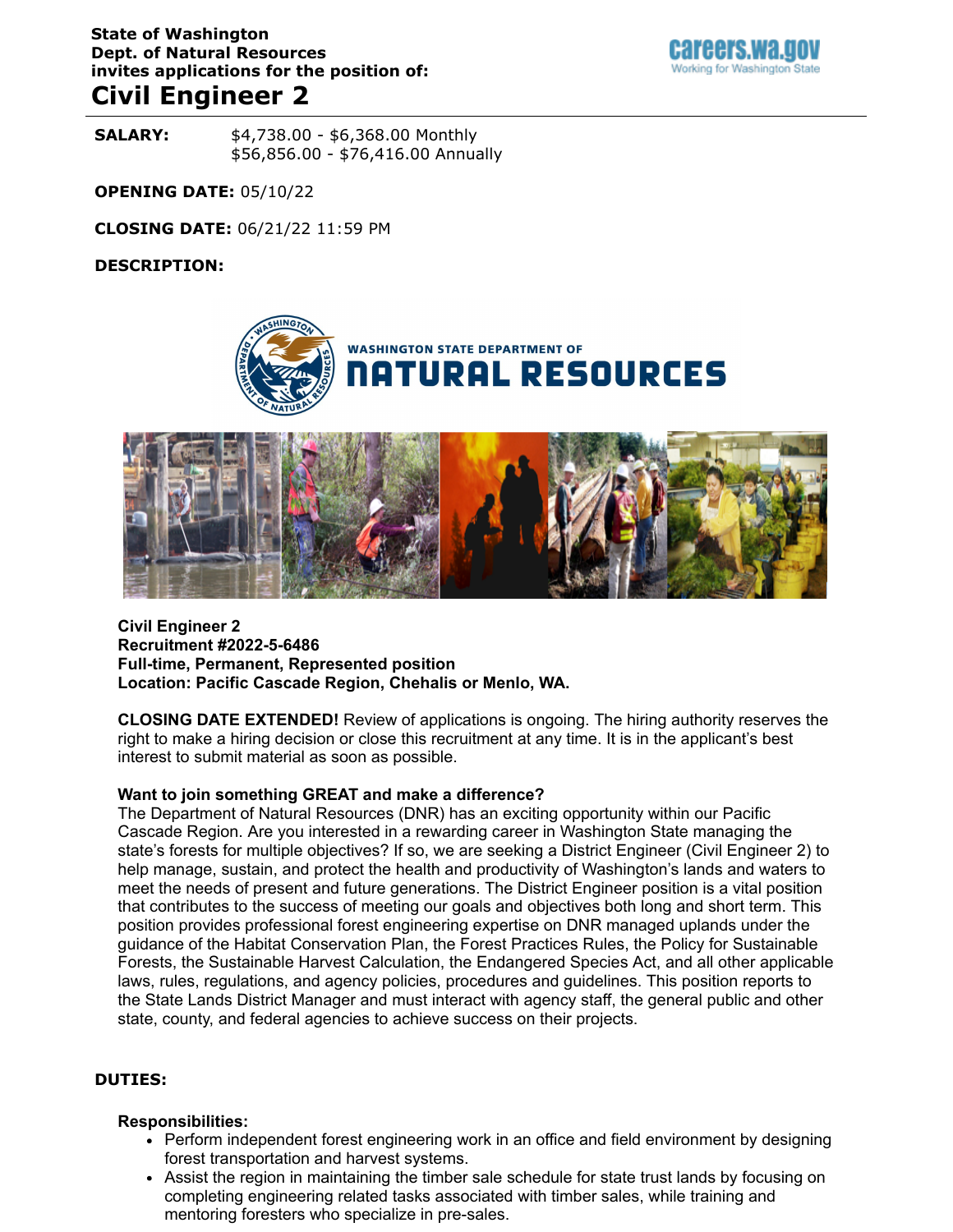- Assist district foresters performing engineering layout functions with identifying and traversing road locations, slope staking, drainage structure location and typing.
- Use computer software to develop detailed engineering road designs (plan/ profile, cross sections, and slope staking notes).
- Provide engineering support to develop the district's rock resources and develop rock quarry plans.
- Perform logging road construction cost estimates, including quantity estimates, rock pit development costs, and equipment and material costs.
- Design fish passage structures.
- Peer review road plans and designs of other district engineers.
- Provide engineering contract administration support to other district contract administrators as needed.
- Contract compliance of Purchase Service Agreements, Limited Public Works Contracts, and Public Works Contracts.
- Prepares and negotiates rental agreements, purchase service contracts and Access Road Revolving Fund (ARRF) maintenance projects.
- Conduct systematic inspection, evaluation, and rating of occasional district road bridges, including prescription of maintenance and repairs.

# **QUALIFICATIONS:**

#### **Required Qualifications:**

- Bachelors or Advanced degree in Forest or Civil Engineering or related field by July 2022.
- Knowledge of transportation systems, engineering standards, laws, and rights-of-way.
- Experience in the use of engineering equipment, tools, and software.
- Knowledge of contract preparation and administration.
- Strong written and verbal communication skills.
- Facilitation and negotiation skills.
- The ability to work independently on assigned tasks.
- Communications Effectiveness
	- Conveys clear, persuasive messages that are effective in influencing the thoughts and actions of others
	- Conveys thoughts clearly and concisely
	- Keeps supervisor, co-workers and team informed
	- Clearly and effectively communicates with individuals and groups
	- Addresses problems and issues in a professional and respectful manner
	- Sets clear, reasonable expectations and follows through.
- Team Leadership
	- Actively takes steps to build a cohesive and results- oriented team as follows:
	- Promotes cooperation within the work unit
	- Recognizes and encourages the behaviors that contribute to teamwork
	- Creates commitment to team goals
	- Helps remove obstacles for the team
- Customer Focus
	- Builds and maintains internal and external customer satisfaction with Product Sales Program offered by the organization as follows:
	- Consistently demonstrates to customers an interest in solving their problems
	- Takes action to solicit feedback and assess performance with customers
	- Responds to an adverse customer reaction by developing better alternatives
- DNR Core Competencies:
	- Personal Accountability
	- Value Others
	- Compassionate Communication
	- o Inspire Others
	- Commitment to Excellence
- Approximately 45-50% of work is performed alone in isolated unimproved natural areas. Incumbent must be able to traverse uneven terrain in all weather conditions.
- Requires large majority of time in the field (70%) and traveling between sites in the Region. There may be some travel associated with occasional training or project assignments out of the position's assigned region. Firefighting duties will also involve some travel around the state and outside of the state on occasions.
- A valid driver's license and have two years of driving experience. This position requires driving as an essential function. Finalists and/or interview candidates may be asked to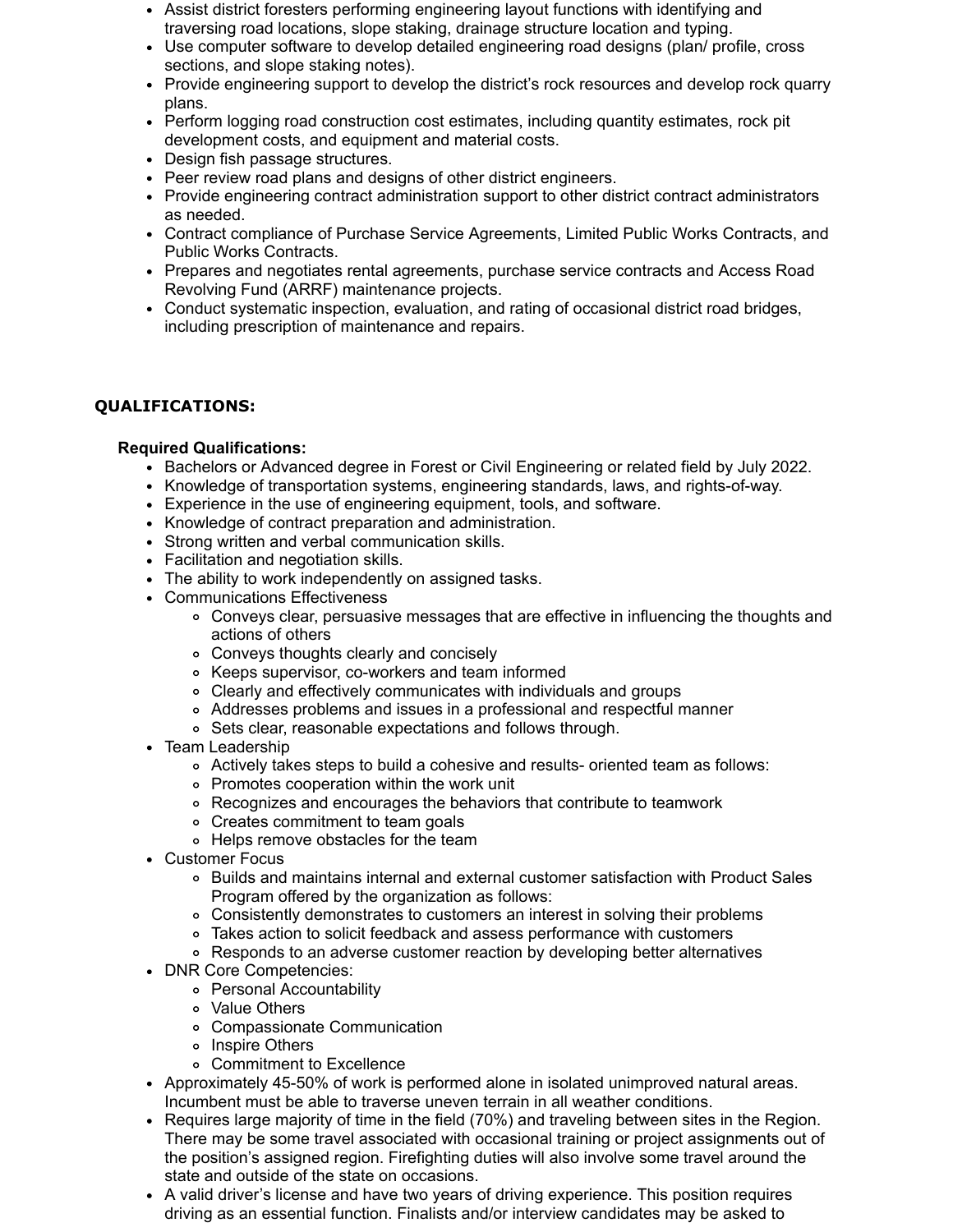provide a driving record from all states in which they have held a license during the past three years.

Employees of the Department of Natural Resources (DNR) are required to be fully vaccinated against COVID-19 as a condition of employment. This position is based in an office/fieldwork setting and requires in-person attendance/interactions with no option for fulltime telework. Please note that any offer of employment is contingent upon you providing verification of your vaccine status. No start date will be approved until you verify your status

# **Our ideal candidate will also have the qualifications listed below:**

- Three years of professional forest engineering experience.
- Experience with forest engineering principles, techniques, and applications such as: logging systems, harvest system design, and road transportation design.
- Experience with ground and cable logging systems, and forest road construction equipment and use.
- Positive interpersonal and communication skills.
- Ability to use GPS technology, GIS mapping products, AutoCAD, Road Eng, and other engineering software programs.

# **SUPPLEMENTAL INFORMATION:**

# **[About the Department of Natural Resources](https://www.dnr.wa.gov/about-washington-department-natural-resources) (DNR).**

At DNR we approach our work through the lens of making Washington a better place environmentally and are dedicated to serving Washington's lands and communities through diversity, equity and inclusion. With nearly 1,500 employees in locations throughout Washington, we manage and protect more than 5 million acres of state-owned forest, range, commercial, agricultural and aquatic lands.

**Our Vision –** Our actions ensure a future where Washington's lands, waters, and communities thrive.

**Our Mission –** Manage, sustain, and protect the health and productivity of Washington's lands and waters to meet the needs of present and future generations.

### **Our Core Values:**

- Safety and Well-Being —Our top priority is the safety of the public and our employees.
- Public Service —We value and respect the public we serve, and we value and respect the people of the Department of Natural Resources who step up to serve.
- Innovation and Creative Problem-Solving We solve our state's most pressing challenges through innovative thinking, dedication, and bold and creative vision.
- Leadership and Teamwork —We are committed to building leaders at all levels and building teams for success.

# **DNR provides excellent benefits, a few of those include:**

- Commitment to organizational health and wellness
- Work/life balance
- DNR Employee Resource Groups (Diversity, Equity and Inclusion Council, Women's Employee Resource Group, Veterans Employee Resource Group, etc.)
- **Statewide Employee Business Resource Groups, [visit here to learn more](https://ofm.wa.gov/state-human-resources/workforce-diversity-equity-and-inclusion/statewide-business-resource-groups)**
- Leadership that empowers and supports employees
- Professional development opportunities
- Educational and career development aid
- Public Service Loan Forgiveness Eligibility
- Opportunities to participate in wildland fire suppression assignments
- A comprehensive benefit package that includes employer contributions toward health insurance, paid holidays, retirement plans, sick leave and vacation days. Visit <http://careers.wa.gov/benefits.html>for more information.

#### **Application Requirements:**

- To be considered you must apply online at www.careers.wa.gov (Click on the APPLY button above). You must complete the entire online application to be considered for the position.
- Attach a letter of interest describing how your experience and qualifications relate to the position profile and the position required, desired and special requirements.
- Attach a resume describing your experience and qualifications.
- Provide three to five professional references you may attach a document, use the References text field in the online application, or include with resume.
- Attach a copy of your college degree certificate or an unofficial copy of your transcripts.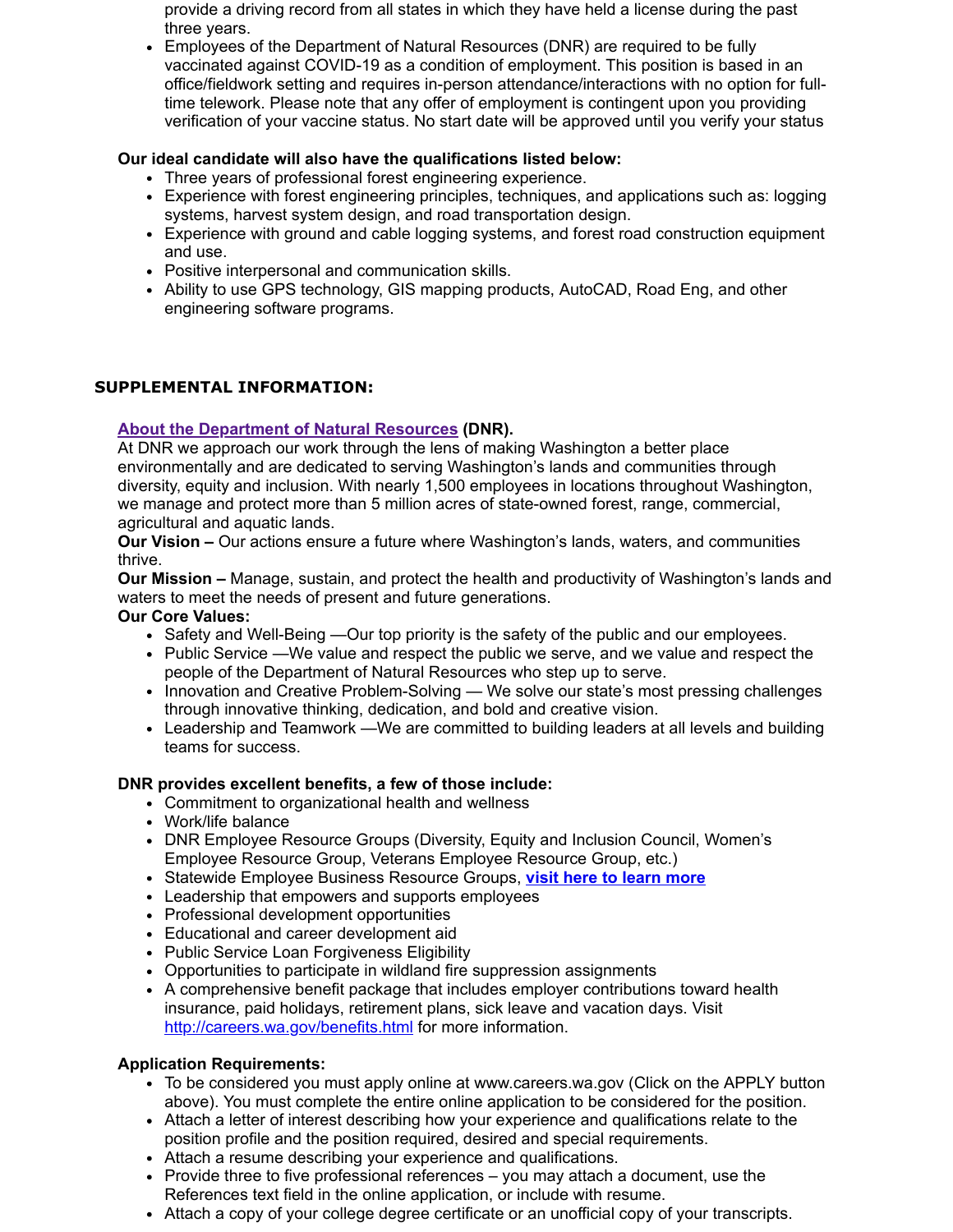Complete all supplemental questions.

### **Additional Information:**

This recruitment may be extended and may also be used to fill future similar vacancies for up to sixty (60) days.

Veterans wishing to claim Veteran's preference please attach a copy of your DD-214, NGB-22 or other verification of military service. Please black out your social security number prior to attaching. We thank you and are grateful for your service!

The Department of Natural Resources is an Equal Opportunity Employer. We strive to create a working environment that includes and respects cultural, racial, ethnic, sexual orientation and gender identity diversity. Women, racial and ethnic minorities, persons of disability, persons over 40 years of age, veterans, military spouses or people with military status, and people of all sexual orientations and gender identities are encouraged to apply.

Persons needing accommodation during the screening process or this announcement in an alternative format may contact DNR Recruiting staff at (360) 522-2500 or (360) 522-0143 or by email at **[DNRrecruiting@dnr.wa.gov.](mailto:DNRrecruiting@dnr.wa.gov)** Those with a hearing impairment in need of accommodation are encouraged to contact the Washington State Telecommunications Relay Service (TRS) at 1- 800-833-6388 or [www.washingtonrelay.com](http://www.washingtonrelay.com/).

**Check us out on:** [DNR's website](https://www.dnr.wa.gov/) | [Facebook](https://www.facebook.com/WashDNR/) | [Twitter](https://twitter.com/waDNR) | [Instagram](https://www.instagram.com/washdnr/) | [YouTube](https://www.youtube.com/user/WAstateDNR) | [WordPress](https://washingtondnr.wordpress.com/)

**Questions?** Please contact Andy Aschenbrenner at [andy.aschenbrenner@dnr.wa.gov](mailto:andy.aschenbrenner@dnr.wa.gov), 360 280- 4608 or e-mail us at [DNRrecruiting@dnr.wa.gov](mailto:DNRrecruiting@dnr.wa.gov)

Once you submit your online application, you can check your status by logging into your account. If you experience technical difficulties creating, accessing or completing your application call NEOGOV toll-free at (855)524-5627 or email [CareersHelp@des.wa.gov.](mailto:CareersHelp@des.wa.gov)

# **Civil Engineer 2 Supplemental Questionnaire**

- \* 1. Please describe what interests you about the Department of Natural Resources.
- \* 2. Please describe what a diverse and inclusive work environment means to you.
- \* 3. Do you have a Bachelors or Advanced degree in Forest or Civil Engineering or related field or will you by July 2022?
	- □ Yes
	- $\Box$  No
- \* 4. Have you attached a copy of your college degree certificate or an unofficial copy of your transcripts? This is a required document.
	- □ Yes
	- $\Box$  No
- \* 5. Do you have experience in the use of engineering equipment, tools, and software?
	- □ Yes
	- $\Box$  No
- \* 6. Do you have a valid driver's license and at least two years of driving experience?
	- □ Yes
	- $\Box$  No
- \* 7. Where did you hear about this job posting?
	- $\Box$  www.dnr.wa.gov